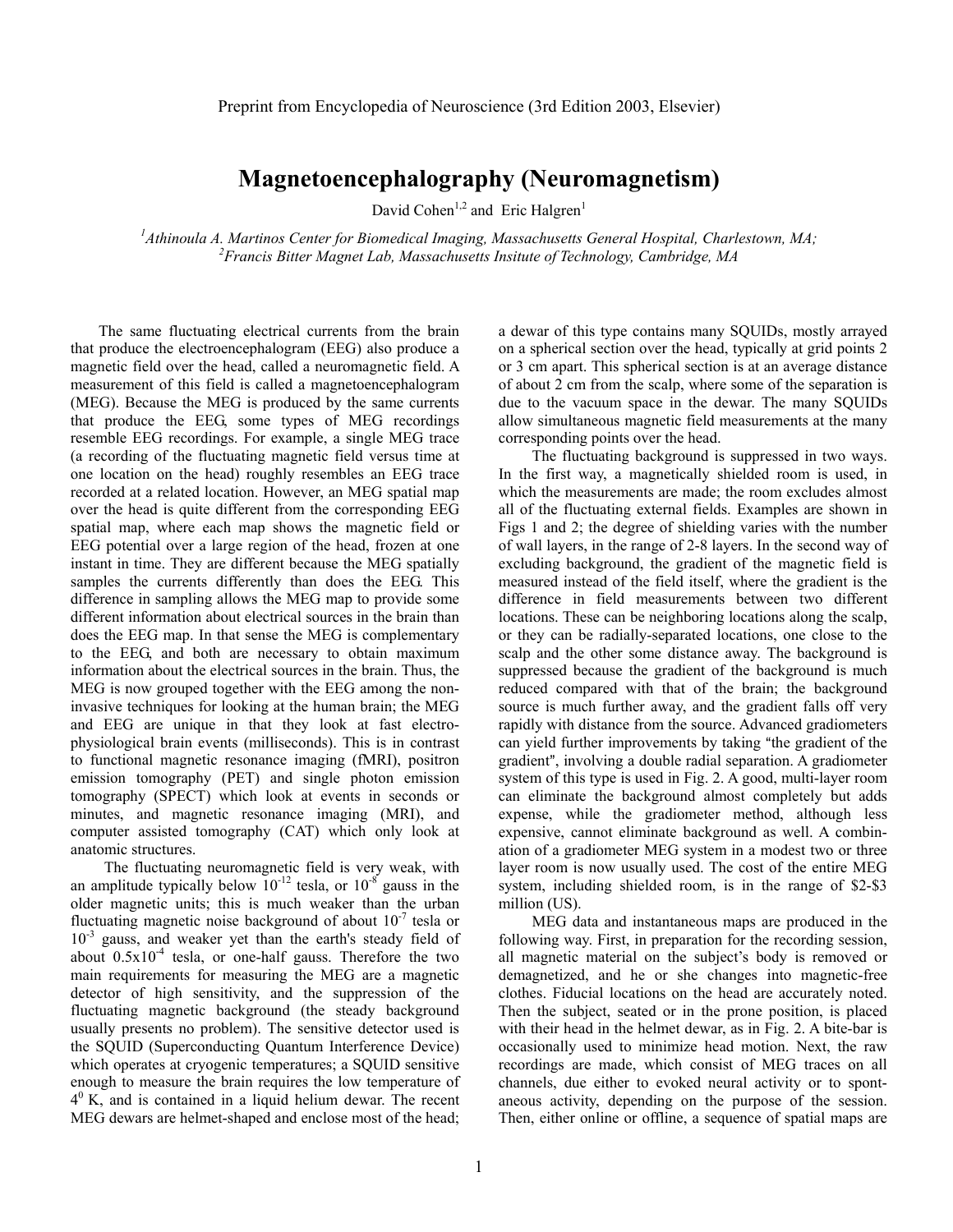

**Figure 1.** *The magnetically shielded room at the Massachusetts Institute of Technology, of historical interest, where the first MEG measurements* with the SOUID were made (Cohen, 1972). The walls contain five layers of shielding; three are of the common high-mu shielding material called *moly permalloy , and two are of pure aluminum, for eddy current shielding. This is an example of an effective room which removes almost all urban background, but is expensive to build. A subject is shown positioned for recording his MEG with an early SQUID system; the liquid helium dewar (large white cylinder) contains only a single SQUID. The subject wears clothes that contain no magnetic materials (no zippers, shoes), which could cause magnetic fluctuations. The room is roughly spherical because of the magnetic efficiency of this shape. Newer rooms are boxshaped and larger, to accommodate the new larger MEG dewars,as in Fig.2.*

extracted from the trace maps, each for a different instant in time; these are the crucial data for estimating the current sources in the brain.

Unfortunately, there are many different arrangements of current sources that can produce any given MEG map. This is because MEG (and EEG) maps have no unique solution. However, in the special case where the map arises from a single localized source, called a current dipole, then a simple inverse solution can be performed to locate the position and orientation of the dipole; maps due to two far-apart dipoles can also be treated this way, but more complex maps need more advanced treatment (also maps that appear dipolar may in fact be due to more complex sources). This treatment often consists of using extra information to restrict the source locations, usually a three-dimensional map of the subject's cortex, obtained from a separate MRI scan. Thus the solution becomes more, but not completely, unique. It is also possible to restrict the solutions yet further, biasing them toward cortical areas which have been found to be activated by the same stimuli, using hemodynamic measures such as fMRI (functional MRI) which have high spatial resolution but poor temporal accuracy (Dale et al, 2000). Finally, the sources, either dipoles or more complex continuous sources, are

displayed as an overlay on the subject's MRI map, to see where they are actually located in the brain. For example, if the purpose of the session is to investigate the activity in normal visual cortex due to a visual stimulus, one or two dipoles would be overlaid onto the visual cortex. As another simple example, if the session is a clinical search for epileptic spikes, a dipole for each type of spike might be overlaid onto the MRI of the temporal lobe. Often the EEG is recorded simultaneously with the MEG, for comparison or for complementary information; to do this, electrodes are pasted on the scalp during the subject's preparation.

#### **MEG-EEG differences**

There are three differences between MEG and EEG instantaneous spatial maps that allow the MEG to give different information than the EEG. These differences are predicted from physics theory, when the head is idealized as a system of concentric spherical shells representing scalp and skull, etc. Also, the current source generating the MEG and EEG is idealized to be a dipole, the simplest source possible; a more complex neural source can always be synthesized as a sum of dipoles. In the following discussion, the theoretical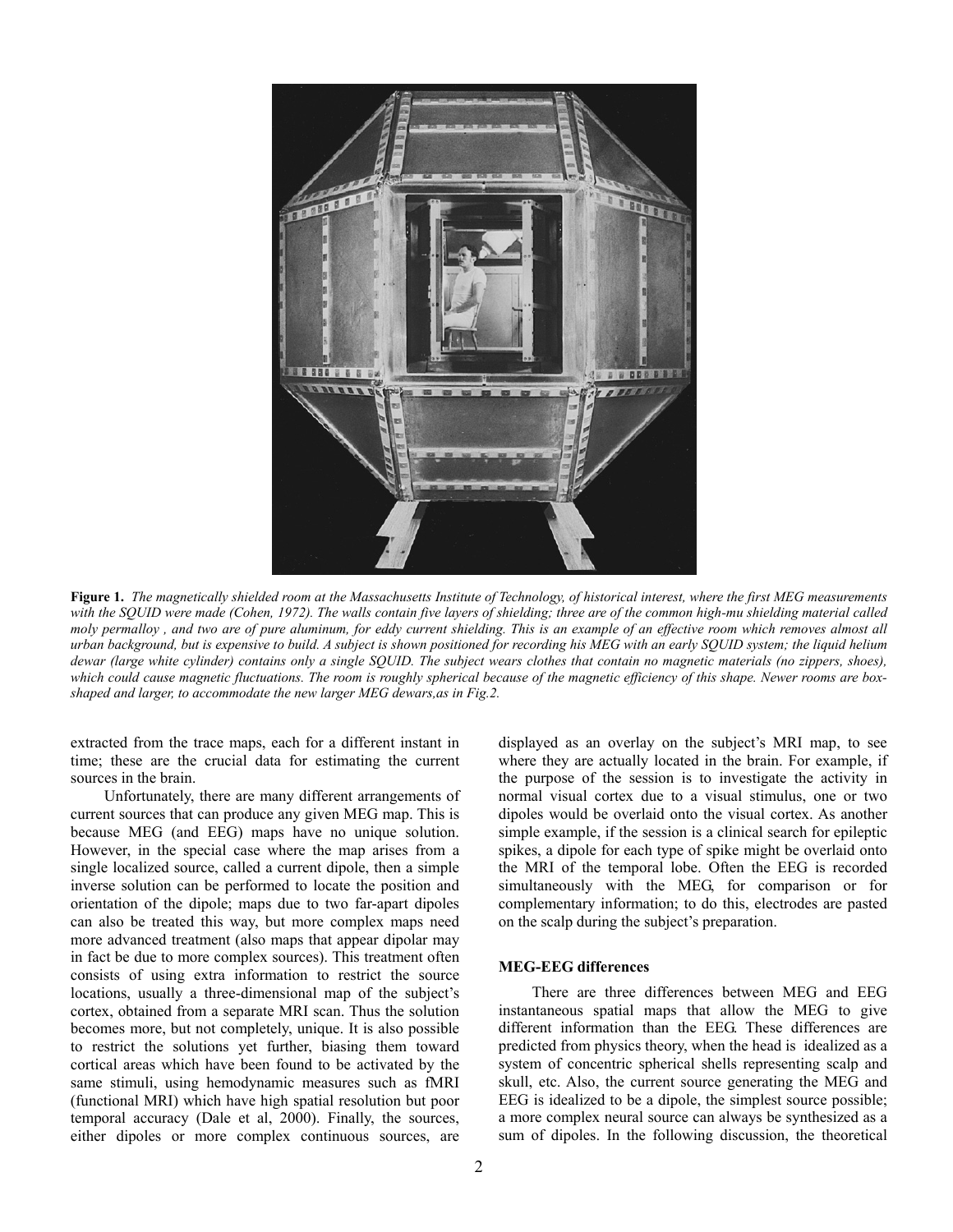

**Figure 2.** *An example of a new MEG system. A larger shielded room contains a large helmet dewar which encloses most of the subject's head. The inset is a cutaway showing some of the 275 gradiometer coils in the dewar. In this case each coil is made of three in-line groupings, measuring "the gradient of the gradient", and is connected to a SQUID higher up, not shown here. The black areas in the dewar are the vacuum space. The checkerboard pattern in front of the subject, illuminated by the projector at the outside hole, is viewed by her in a visual evoked response study. This system, in use by Riken (Japan), is made by CTF Systems, Port Coquitlan, BC, Canada (see www site below).* 



*Figure 3. Two sources in the cortex; one is oriented tangentially to the skull, and the other is oriented radially. Each is represented as a current dipole, shown as a heavy arrow. Because sources in the cortex are generally oriented perpendicularly to the cortical surface, tangential sources are located in the sulci while radial sources are in the gyri (an exception is where the cortex turns away from the skull, so that giri and sulci are reversed). Although the EEG sees both sources, it is dominated by the radial sources in the gyri.* 

MEG and EEG maps are considered for the task of determining the orientation of the dipole with respect to the skull , and the task of spatially locating the dipole source

The first difference is due only to the orientation of the dipole. Theory shows that *there is zero magnetic field over the scalp, hence no MEG signal whatever, for a dipole oriented radially to the skull*. This is due to the symmetry and cancellations which take place in perfectly spherical conductors. There is only an MEG signal for a dipole oriented tangentially, where there are no such cancellations. Because electrical sources in the cortex which are tangential to the skull are usually located in the sulci and radial ones are usually on the gyri, as shown in Fig. 3, it follows that the MEG is usually due only to the sources in the sulci; the EEG is due to both (an exception to this rule is noted in the caption). Therefore, one consequence of this first difference is that the MEG should see those tangential sources which, on the EEG, may be dominated or masked by strong radial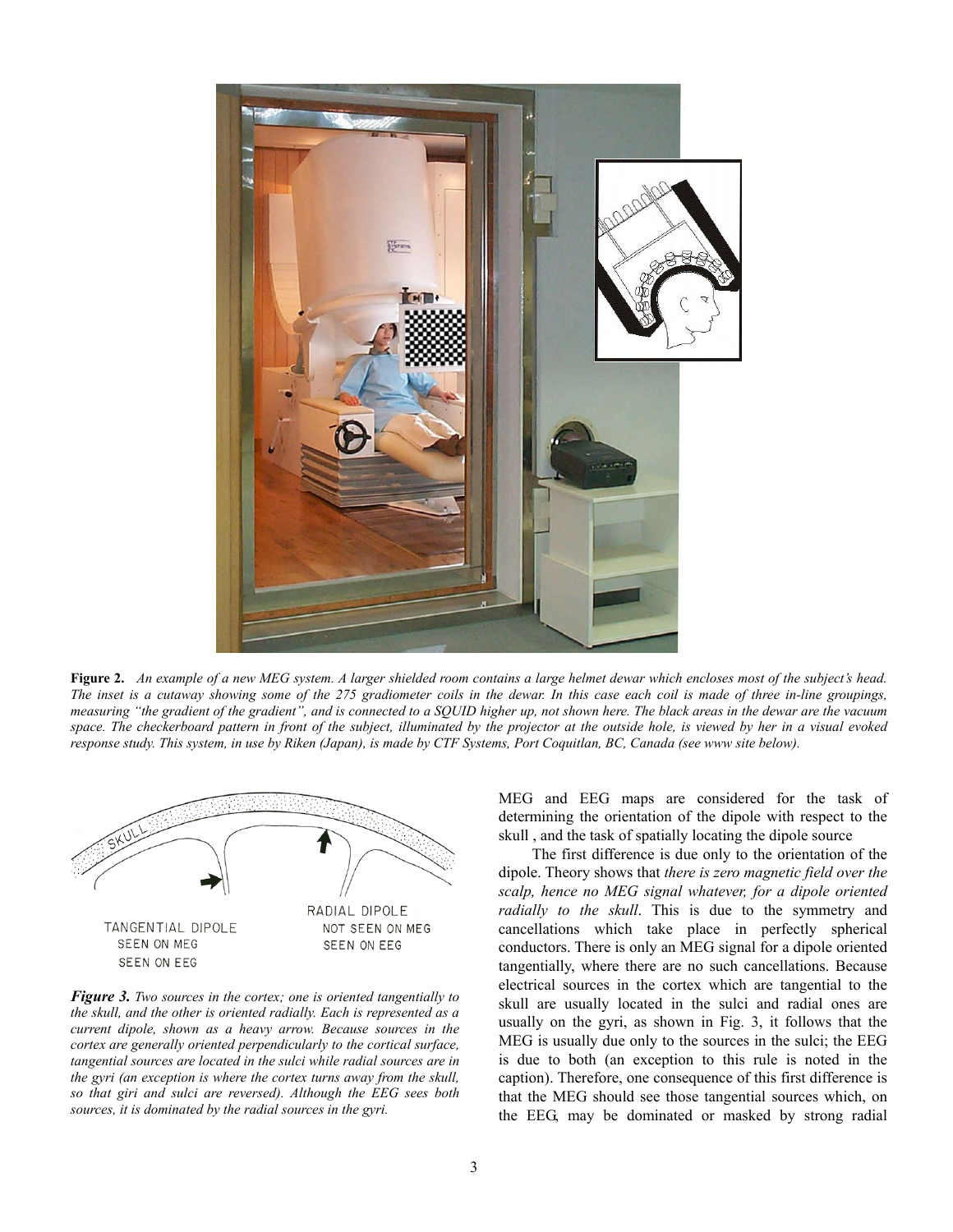

Figure 4*. Computed theoretical MEG and EEG maps, shown as contour maps, due to a tangential dipole source in a spherical model of the head (Cohen and Cuffin, 1983). They are shown on a spherical "cap", which has x and y coordinates with ticks at each cm; a model with* concentric spherical shells representing brain, CSF, skull and scalp is used for the computation, and is shown with the same cap. The EEG map *is of the surface potential with contour lines every 20% while the MEG map is of the component of magnetic field vector normal to the scalp, also with 20% lines. The neural source generating the MEG and EEG is approximated as a tangential dipole (heavy arrow) at a depth of 2.7 cm.* It is seen that the MEG pattern is oriented at 90<sup>0</sup> to that of the EEG, and is somewhat tighter (by about 30%).

sources. Indeed, radial sources tend to dominate the EEG because, on the gyri they are closer to the electrodes on the scalp. Another consequence of this difference is that the MEG should not see sources near the center of the head because a dipole at the center of a sphere is always a radial source. Thus, the MEG map is due to a sub-group of the sources seen on the EEG.

The second and third MEG-EEG map differences involve actual map patterns, due to a tangential dipole. These are illustrated in Fig. 4, where the MEG contour-map pattern is seen to be oriented perpendicularly to the EEG pattern, and is also seen to be somewhat smaller than the EEG pattern. The perpendicular difference is due to a basic orthogonality between magnetic and electrical fields. Its consequence is that the MEG localizes a source better in the y direction, while the EEG localizes better in the x direction. The reduced size of the tighter MEG pattern compared with the EEG pattern is largely due to the smearing, by the high-resistivity skull, of the surface current measured by the EEG; the MEG mostly sees currents at the sources, hence is not much affected by the surface smearing. The consequence of this size difference is that the MEG should localize a tangential dipole somewhat better in its best direction (y), in comparison to the EEG in its best direction (x), if all other factors were equal, such as

modeling errors and measurement noise. Although there had been a belief that the MEG can localize far better than can the EEG, say to within 2 mm because of reduced modeling errors, the one reported experiment with implanted dipoles in the actual living human head has shown only a minor advantage, yielding 8 mm accuracy for the MEG vs 10mm for the EEG (Cohen et al, 1990). Also, advanced theoretical modeling has shown no great MEG localization advantage (Mosher, 1993; Liu et al, 2002). A full discussion of the MEG-EEG localization issue is beyond the scope of this article. The MEG has, however, contributed to EEG source localization in an unexpected way. Because the MEG was developed in physics labs, advanced techniques were used for inverse solutions on the maps to find the sources. But EEG maps had usually been interpreted by visual inspection, occasionally with large errors. However, the EEG manufacturers began duplicating the MEG inverse solutions, and now include such software in EEG systems, so that EEG localization is now more accurate.

In summary of the three above differences: *the MEG sees less than the EEG, but sees it somewhat more clearly.*

There are other MEG-EEG differences which are of a more practical nature. One difference, favorable to the EEG, is the nuisance of embedded magnetic material in the subject,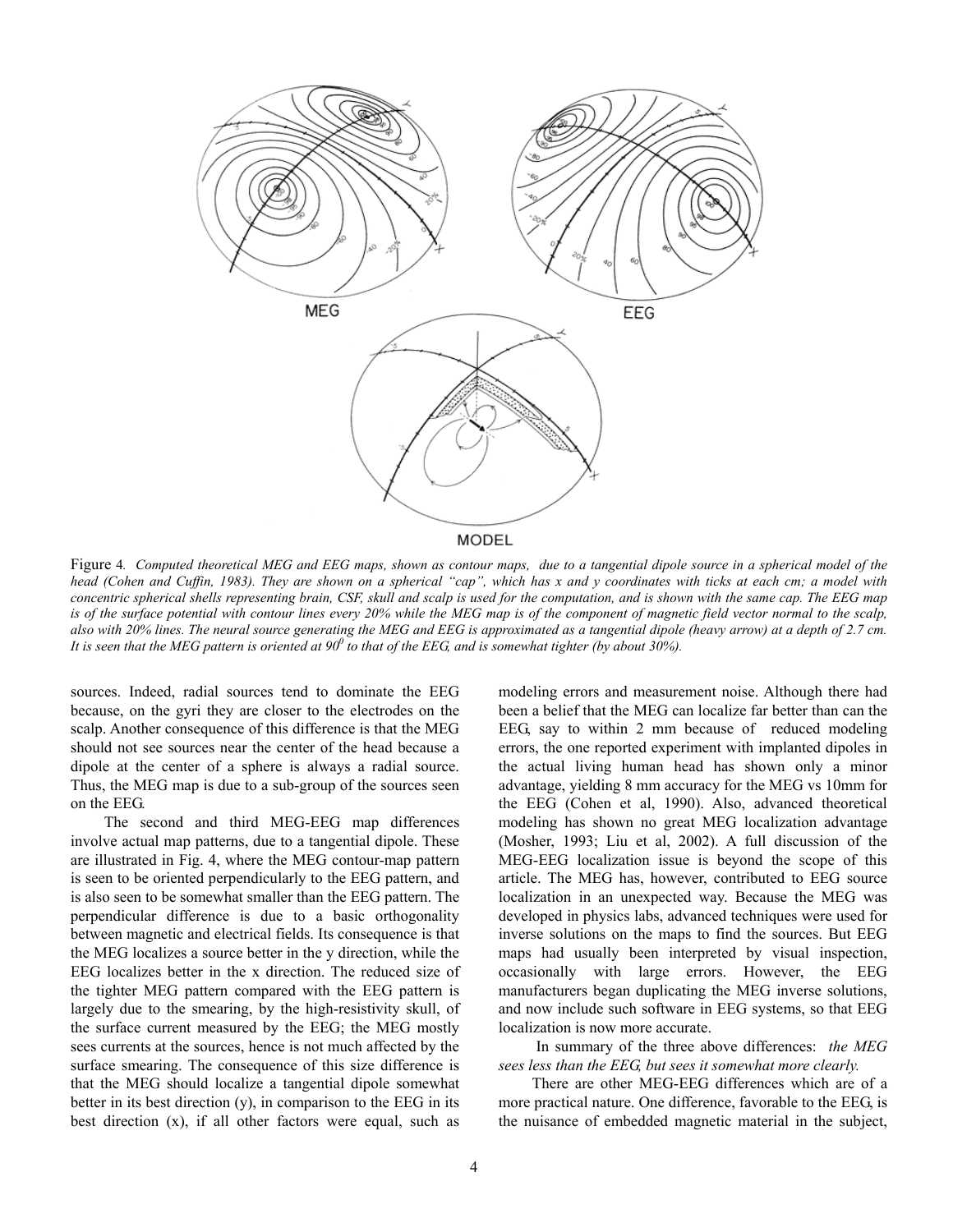

Figure 5*. Use of MEG in face-recognition research. (A) MEG contour map (50 fT step/line), drawn on the head of the subject and sampled at 165 msec after a photo has been viewed. The head is viewed from the right-rear; the dark spot marks the right ear. The pattern is seen to be roughly dipolar, hence a single dipole was assumed for the source; an inverse solution located the dipole, shown as the green arrow, where the depth is not seen here. (B) Same dipole source superimposed on the subject's MRI, seen from the front. The dipole is here a white dot, for accurate location, shown in the right fusiform gyrus. The attached rod gives the dipole direction and amplitude. (C) The dipole amplitudes after viewing any of five face photographs and controls, averaged over 10 subjects. The normal human face evokes the largest response. MEG can thus be used to estimate the location, timing and strength of a neural process associated with face encoding (Halgren et al 2000).* 

such as magnetic dental work, which creates large interfering magnetic signals; but this material can often be demagnetized with a hand-held magnetic eraser. However, there are differences which are favorable to the MEG. Perhaps the most obvious of these is that the MEG requires no pasting of electrodes on the head, as does the EEG. Another, more profound difference, concerns dc. The EEG cannot record dc signals from underlying neural tissue, because of large dc skin potentials, which necessitate the blocking of dc into the EEG system so that it only responds to ac. But the MEG does not usually see dc from the skin, perhaps due to the high skin resistivity and radial dc sources, and it can therefore be used as a true dc instrument, to see underlying dc neural sources. These could be, for example, from migraine headache, or injury currents due to stroke. However, the MEG measurements of dc are currently in their early phases.

#### **Present status and future prospects**

Presently, in 2003, there are about 90 whole-head MEG systems around the world, in use or on order, some with more than 300 SQUIDs per helmet. Many of these systems are grouped in Germany, Japan, U.S., Finland, and Canada. Thus, an increasing number of MEG maps are being recorded, often in combination with the EEG, due both to spontaneous and to event-related signals. The overall purpose is to see if the selectivity of the MEG can clarify the sources of the signals. The efforts are divided into two broad areas: research into the workings of the normal brain, and the search for clinical applications of the MEG.

In research into the normal brain, MEGs are being studied of responses evoked by stimulation of each of the five senses. To date the MEG has produced a variety of evidence supporting locations of sources in the primary sensory cortices. One early example is the well-studied 20-msec somatosensory signal from the human brain in response to peripheral nerve (wrist) stimulation; from the EEG alone, the source of this signal had been ambiguous, with a choice between two radial or one tangential source. But the combination of MEG and EEG maps showed the source to be mostly a tangential dipole (Wood et al, 1985). In another example with somatosensory cortex, MEG and EEG were combined to study the finger representation in the cortex; it was found that the MEG and EEG combined gave more localization accuracy than each separately (Baumgartner et al, 1991). Some of the studies used MEG without EEG; one such study reported increased strength of cortical sources of left fingers of string players (Elbert et al, 1995); without EEG maps, however, there can be doubt that the useful information obtained was indeed due to MEG selectivity.

Overall, the MEG has demonstrated internal organization in some of the primary areas of the human brain, organization that was previously seen only in the animal brain, and has also shown the separation of activity between primary and secondary areas, for example, in somatosensory cortex and in auditory cortex.

MEGs are being studied of the later components as well. After processing in these initial sensory areas of the brain, there are further processors that decode certain classes of stimuli, such as faces. The MEG has been able to localize the face area to the same location identified with fMRI and intracranial EEG, and has been used to characterize its cognitive responses to a range of face-like stimuli (Fig. 5). The situation becomes more complicated when moving further downstream to neural activity underlying higher cognitive functions, such as understanding sentences. The fact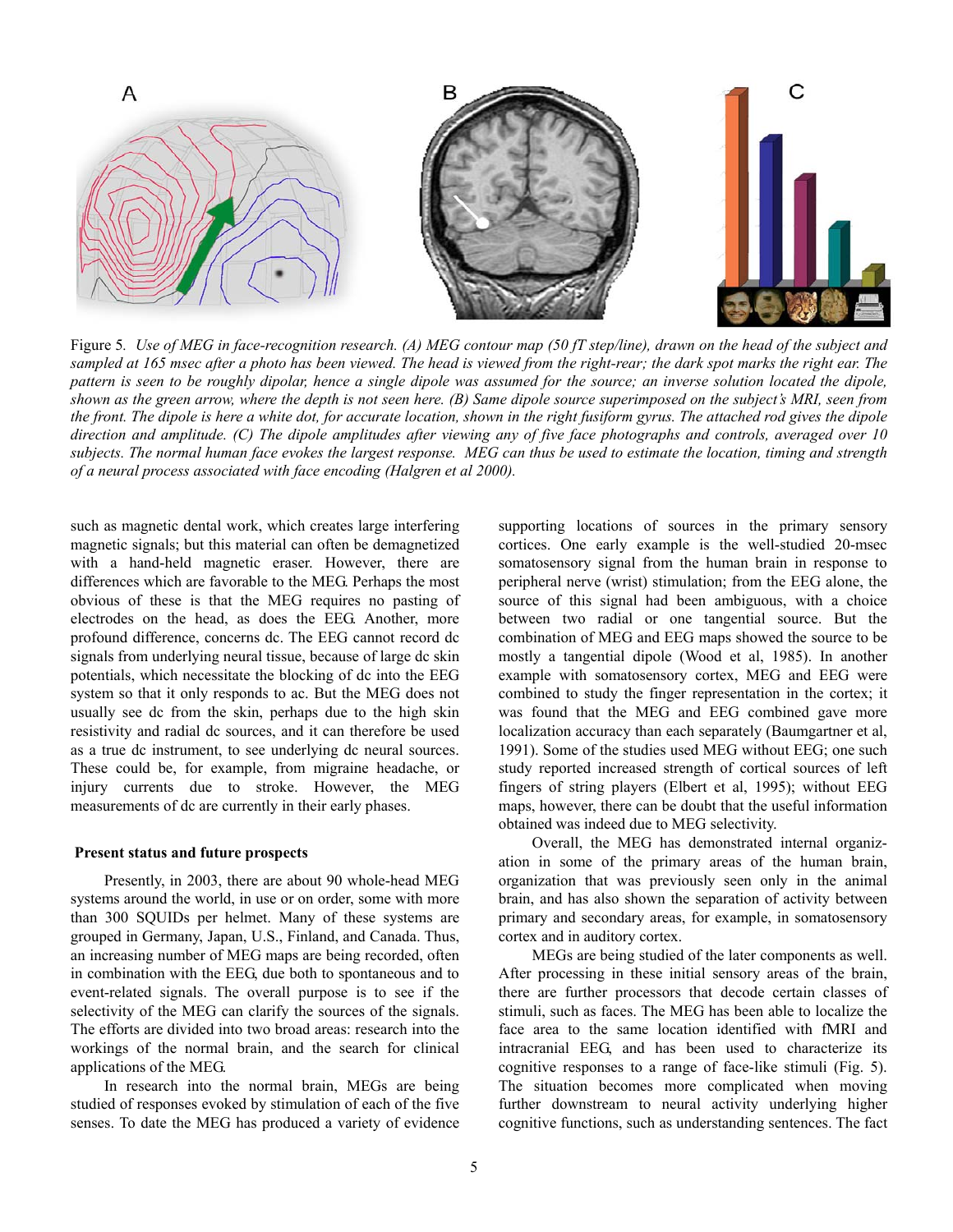

**Figure 6***. Use of MEG with multi-modal integration in reading research. Subjects read words and made a semantic judgment (pressing a key if* the word referred to an object or animal greater than one foot in length). MEG maps were produced by subtracting the signals evoked by novel *words from those evoked by words which had been read previously in the same task. (A) MEG contour map, viewed from the subject's left, at 540 msec post stimulus-onset. Again, the pattern is roughly dipolar, and the green arrow is again the computed source dipole. It appears "off-center" in this case because of the angle of view. (B) A determination of the sources, from the same contour map, using a non-dipolar advanced inverse method allowing a continuous distribution, but sources are now constrained to be on the cortical surface (Dale et al, 2000). The "inflated" left cortical surface is shown in the same view as in (A). (C) Same data as (B), except the source has been further biased by the fMRI location of activation in the same subject and task. Note the increased spatial detail revealed by the integration of the fMRI information in the same task. The MEG data thus reflect the repetition priming effect on semantic processing.* 

that neural activity can spread to distant cortical areas in about 10msec suggests that multiple widespread cortical areas may be involved in the response to words, which peaks at about 400msec. Modeling in such situations with a distributed source instead of a dipole (Fig. 6) localizes MEG activity to the same locations that have been found with hemodynamic measures and with direct intracranial EEG recordings in epileptic patients (Dale et al, 2000). Current data suggest that, in situations such as these, efforts to localize distributed generators appear to have been more successful with MEG than with EEG. If true, this may be due to the fact, as mentioned, that the MEG sees fewer sources with a somewhat tighter fields than EEG, and thus is better able to disentangle multiple distributed sources. However, it is also possible that with better forward models and inverse methods, EEG will be equally successful in localizing complex distributed generators. In any case, modeling studies and some experiments clearly suggest that the best localization will only be obtained by combining MEG and EEG.

Concerning clinical application of the MEG, efforts are being made to evaluate MEG usefulness in various areas, including pre-surgical functional mapping, head injury, and epileptic spike localization. The purpose of the pre-surgical mapping is to locate the regions of the sensorimotor strip using evoked response, in order to minimize neurological deficit due to surgery. The MEG is found to localize well in this task, as does fMRI. In some cases, the hemodynamic response near a tumor or arterovenous malformation may be abnormal, and MEG may thus be preferable. In head injury, the MEG appears to show focal slow-wave abnormalities more reliably than does the EEG, hence shows more promise of providing localizing information. In the measurement of epileptic spikes, the MEG, when used with the EEG, is able to clarify or localize some epileptic foci better than can the EEG alone. The MEG has also shown spikes which appear to be

masked on the EEG by other spontaneous brain activity, seen less on the MEG. Definitive localization of seizure foci, adequate to guide their surgical removal, often requires the placement of intracerebral electrodes. The hope is that the non-invasive combination of MEG and EEG may allow such electrodes to be more successfully targeted, or in some cases, to be avoided altogether. MEG also appears useful when a skull defect from a prior operation severely distorts the propagation of the EEG to the scalp. MEG research studies into neuropsychiatric disorders such as schizophrenia, autism and pain appear to show promise because of its greater specificity compared with EEG, and can give insight into the neural bases of severe dysfunction in the absence of any structural abnormality. Expansion of clinical MEG use from regional referral centers to community hospitals will require further evaluation.

The future possibilities of the MEG depend on how well its advantages will balance against its practical problems and cost. The practical problems include not only the reduction of magnetic background, but also the effort in maintaining a cryogenic system that needs refilling with liquid helium every 7 days or so. A cost reduction would make the MEG more attractive for clinical diagnosis. In any case, the MEG will be used well into the future, both because the large MEG systems now in use or coming on-line will generate many years of investigations, and because there is the general, long-term need for non-invasive measurements of the brain.

#### **References**

Baumgartner C, Doppelbauer A, Sutherling WW, Zeitlhofer J, Lindinger G, Lind C, Deecke L (1991): Human somatosensory cortical finger representation as studied by combined neuromagnetic and neuroelectric measurements. Neuroscience Lett. (Ireland) 134/1: 103-108